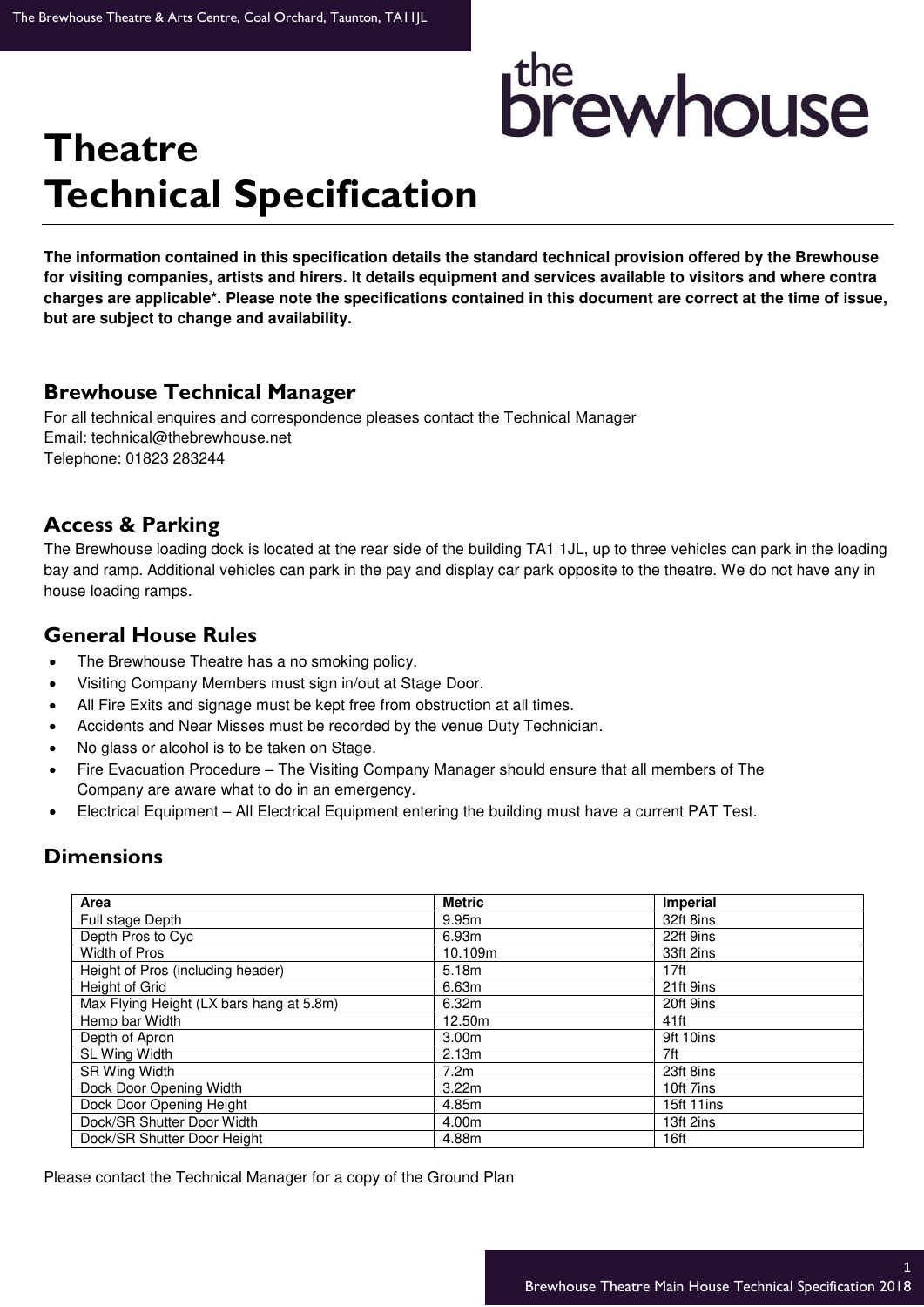### **Technical Information**

- Proscenium arch theatre with a reeked auditorium with a maximum capacity of 352.
- Large scene dock providing under cover get-ins with entrance from the dock to SR wing via shutter door.
- Prompt Desk situated in Prompt corner (SL Wing) on 3.5m wander lead with communication, cue lights system and inferred video relay.
- Red Velvet House Tabs on hand winch situated by prompt desk (SL Wing)
- 8 x hemp flying lines on Aluminium bars, 4-line hemps SWL of 100kg each bar, operated from SL.
- Orchestra pit situated in the apron with lift out traps, max capacity of 15.
- Full soft black masking:
	- o 4 sets of black Serge Legs
	- o 2 x 3ft borders
	- o 2 x 6ft borders
	- o 6 x legs manually tracked on up/down bars, 3 per wing.
	- $\circ$  2 x sets of permanently rigged black running tabs which are fixed to the grid and unable to move. 1 set U/S of Hemp 8 and 1 set U/S of Hemp 3
- Black Gauze W10.5MD6.2M
- White Gauze W13.2Mx5.8M15 Stage weights.
- Harlequin black dance floor which covers the entire stage floor including apron\*
- Power (SL Wing)
	- $\circ$  1 x 63A 3-phase
	- $\circ$  1 x 63A 1-phase
	- o 1x 32A 1-phase

#### **Lighting**

Please contact the Technical Manager for a copy Generic House Rig Plan

| <b>Lighting Control</b>                                                              | ETC Ion & Universal fader wing 2 x 20                                                                   | <b>Dimming</b> | 96 x 2.5kw circuits LD90 Racks, Patch Panels are                                                  |  |  |  |
|--------------------------------------------------------------------------------------|---------------------------------------------------------------------------------------------------------|----------------|---------------------------------------------------------------------------------------------------|--|--|--|
|                                                                                      | Remote rigger                                                                                           |                | located in SL Slot                                                                                |  |  |  |
|                                                                                      | 2 x 19" touch screen monitors                                                                           |                |                                                                                                   |  |  |  |
| <b>FOH Rigging</b>                                                                   | 1 x FOH Bridge shaped to echo the shape of the forestage                                                |                |                                                                                                   |  |  |  |
|                                                                                      |                                                                                                         |                | 1 x Advance bar IWB - SWL 500kg positioned D/S of apron shaped to echo the shape of the forestage |  |  |  |
|                                                                                      | 2 x Lighting slots positioned between FOH Bridge and Advance bar                                        |                |                                                                                                   |  |  |  |
|                                                                                      | 2 x Slot booms per side                                                                                 |                |                                                                                                   |  |  |  |
| <b>Onstage Rigging</b>                                                               | 6 x permanently installed IWBs on electric winches                                                      |                |                                                                                                   |  |  |  |
|                                                                                      | LX 1 IWB - SWL 250kg positioned immediately U/S of House Tabs                                           |                |                                                                                                   |  |  |  |
|                                                                                      | LX 2 IWB - SWL 500kg<br>$\bullet$                                                                       |                |                                                                                                   |  |  |  |
|                                                                                      | LX 3 IWB - SWL 500kg                                                                                    |                |                                                                                                   |  |  |  |
|                                                                                      | LX 4 IWB - SWL 500kg                                                                                    |                |                                                                                                   |  |  |  |
|                                                                                      | 2 x Up/Down SWL 500kg each, 1 positioned in each wing.                                                  |                |                                                                                                   |  |  |  |
| 6 x 3m vertical 6 way IWB lighting booms on tank traps with castors.<br><b>Booms</b> |                                                                                                         |                |                                                                                                   |  |  |  |
|                                                                                      |                                                                                                         |                |                                                                                                   |  |  |  |
| <b>Profiles</b>                                                                      | 31 x Source 4 15/30 zoom<br>$\bullet$                                                                   |                |                                                                                                   |  |  |  |
|                                                                                      | 7 x Source 4 25/50 zoom<br>$\bullet$                                                                    |                |                                                                                                   |  |  |  |
|                                                                                      | 10 x Altman Shakespeare 15/35<br>٠                                                                      |                |                                                                                                   |  |  |  |
| Fresnels and PC's                                                                    | 18 x 1.2k Selecon Fresnels with Barndoors<br>$\bullet$                                                  |                |                                                                                                   |  |  |  |
|                                                                                      | 8 x 1.2k Cantata Fresnels with Barndoors<br>$\bullet$                                                   |                |                                                                                                   |  |  |  |
|                                                                                      | 6 x 1.2k Cantata PC's with Barndoors<br>$\bullet$                                                       |                |                                                                                                   |  |  |  |
|                                                                                      | 8 x Vision 2.5k PC with Barndoors<br>$\bullet$                                                          |                |                                                                                                   |  |  |  |
|                                                                                      | 2 x Prelude 650w Fresnels with Barndoors (permanently rigged on FOH Bridge as tab warmers)<br>$\bullet$ |                |                                                                                                   |  |  |  |
| Pars                                                                                 | 30 x Par 64 (CP62)<br>$\bullet$                                                                         |                |                                                                                                   |  |  |  |
| <b>Floods</b>                                                                        | 10 x Spotlight Domino 1k Floods<br>$\bullet$                                                            |                |                                                                                                   |  |  |  |
| <b>LED</b>                                                                           | Pulsar Chromazone12 X3<br>$\bullet$                                                                     |                |                                                                                                   |  |  |  |
| <b>Effects</b>                                                                       | 1 x Unique 2.1 Hazer*<br>$\bullet$                                                                      |                |                                                                                                   |  |  |  |
|                                                                                      | 1 x Viper 2.6 Smoke Machine*<br>$\bullet$                                                               |                |                                                                                                   |  |  |  |
|                                                                                      | 1 x Martin Atomic 3000 Strobe<br>$\bullet$                                                              |                |                                                                                                   |  |  |  |
|                                                                                      | 1 x 4 Tube Arcline with Controller<br>$\bullet$                                                         |                |                                                                                                   |  |  |  |
|                                                                                      | 1 x Peasouper<br>$\bullet$                                                                              |                |                                                                                                   |  |  |  |
|                                                                                      | 10 x B Type Gobo holders for Source Four<br>$\bullet$                                                   |                |                                                                                                   |  |  |  |
|                                                                                      | Various GOBOs<br>$\bullet$                                                                              |                |                                                                                                   |  |  |  |
| <b>Follow Spots</b>                                                                  | 2 x Clay Paky Shadow Follow Spots (positioned above LX Box)*<br>$\bullet$                               |                |                                                                                                   |  |  |  |
| <b>Automated Lights</b>                                                              | 2 x Coemar Infinity Spot S*<br>$\bullet$                                                                |                |                                                                                                   |  |  |  |